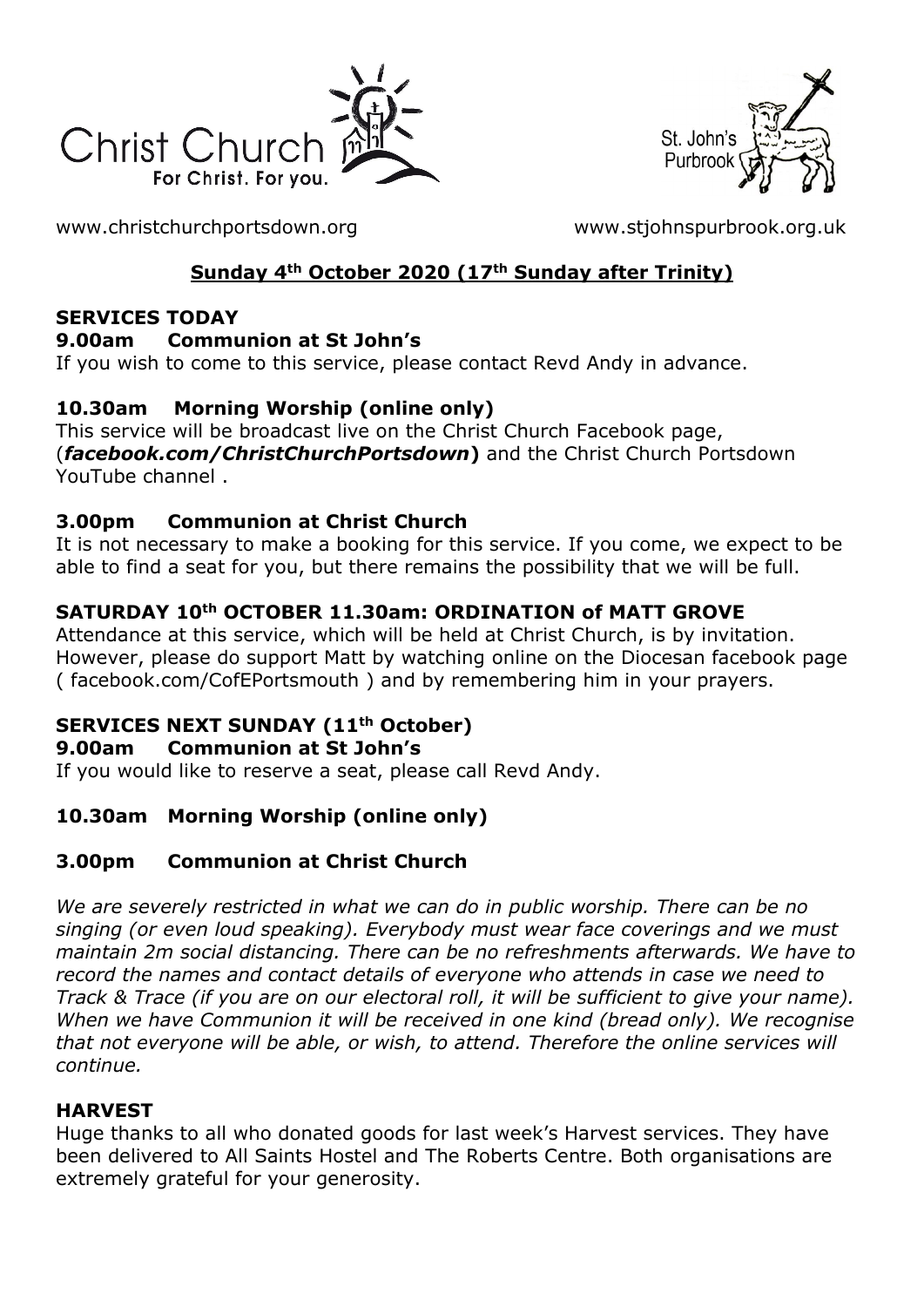### **ST JOHN'S ANNUAL MEETINGS**

The Meeting of Parishioners (to elect churchwardens) and the Annual Parochial Church Meeting for the parish of Purbrook will take place from **10am on Sunday**  18<sup>th</sup> October (venue tbc). There are vacancies for:

- Two churchwardens
- Two members of Deanery Synod
- Six members of the PCC

If you are a member of the St John's Electoral roll, please do consider whether you could serve the church in any of these capacities. Please speak to Andy Wilson if you want to know more. If you would like to attend, please notify Andy by 11<sup>th</sup> October so that we can determine the most appropriate venue.

#### **CHRIST CHURCH ANNUAL MEETINGS**

The Meeting of Parishioners (to elect churchwardens) and the Annual Parochial Church Meeting for the parish of Portsdown will take place from **7.30pm on** 

**Wednesday 14th October** at Christ Church. There are vacancies for:

- Two churchwardens
- Two members of Deanery Synod
- Four members of the PCC

If you are a member of the Christ Church Electoral roll, please do consider whether you could serve the church in any of these capacities. Please speak to Andy Wilson if you want to know more.

#### **REMEMBRANCE SUNDAY**

We will be marking Remembrance Sunday in our churches on 8<sup>th</sup> November. Exactly how we will do that, taking into account the restrictions in place at that time, is yet to be decided.

| <b>CONTACTS</b>     |                                            |
|---------------------|--------------------------------------------|
| <b>Vicar</b>        | <b>Revd Andy Wilson</b> (day off Monday)   |
|                     | vicar@christchurchportsdown.org            |
|                     | purbrookvicar@gmail.com                    |
| <b>Associate</b>    | <b>Revd Laura Cameron</b>                  |
| <b>Minister</b>     | revdlauracameron@gmail.com                 |
| <b>Curate</b>       | <b>Matt Grove</b>                          |
|                     | matt.grove@christchurchportsdown.org       |
| Churchwarden        | <b>Bill Jeffery</b>                        |
| <b>SJP</b>          | purbrookchurch@gmail.com                   |
| Churchwarden        | <b>Stephen Anderson</b>                    |
| <b>CCP</b>          | stephen.anderson@christchurchportsdown.org |
| Administrator       | <b>Emma Evans</b>                          |
|                     | parish.office@christchurchportsdown.org    |
| <b>Hall Manager</b> | Jacqui Wilson                              |
| <b>CCP</b>          | hall.manager@christchurchportsdown.org     |
| Website             | <b>Matt Doe</b>                            |
|                     | webmaster@christchurchportsdown.org        |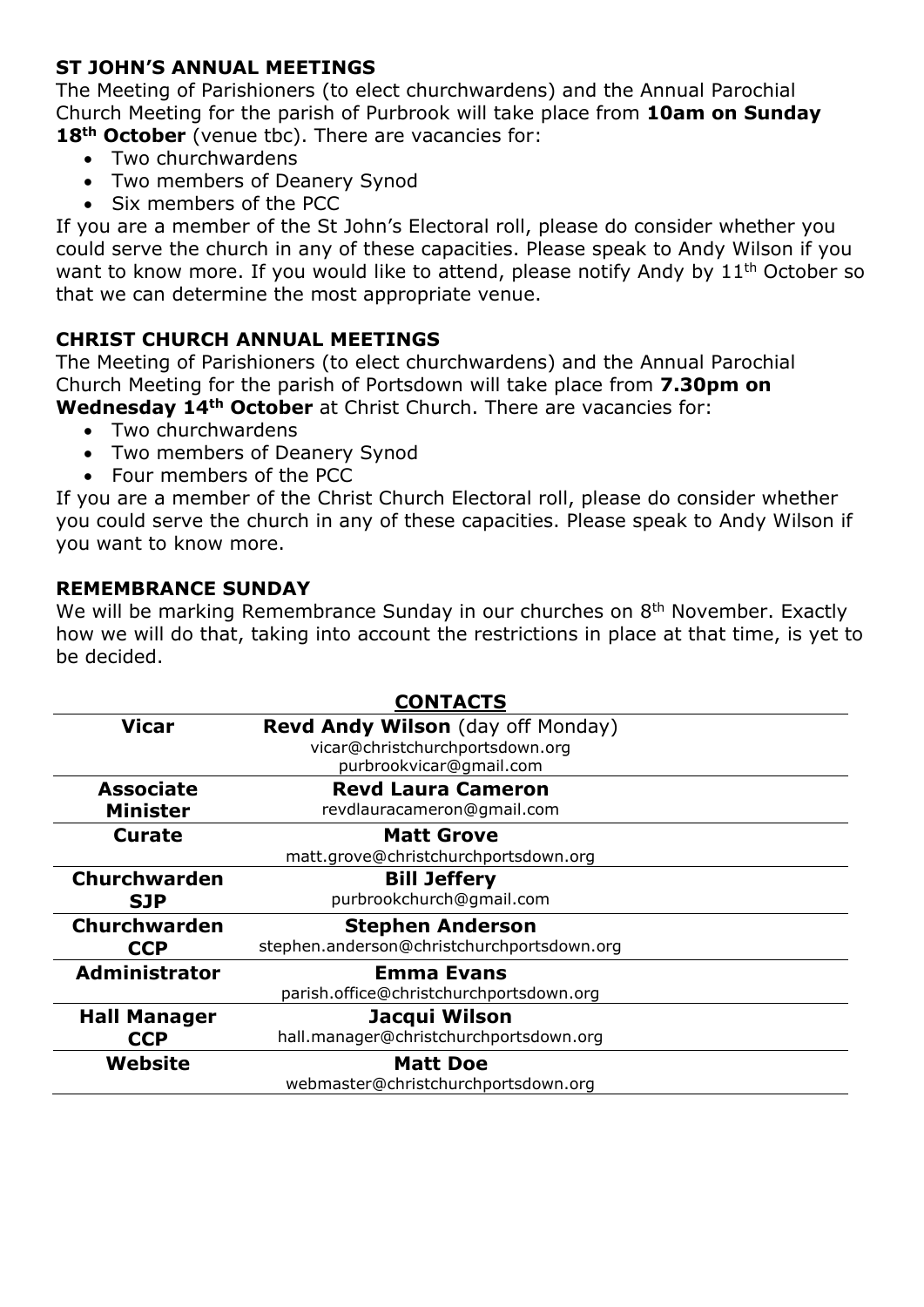# **Sunday 4 October 2020**

17th Sunday after Trinity

*The reading from the Gospel of Matthew will be read at today's services*

### **Collect**

Gracious God, you call us to fullness of life: deliver us from unbelief and banish our anxieties with the liberating love of Jesus Christ our Lord. Amen.

## **Exodus 20:1–4, 7–9, 12–20**

<sup>20</sup> Then God spoke all these words:  $2 \text{ I}$  am the Lord your God, who brought you out of the land of Egypt, out of the house of slavery;  $3$  you shall have no other gods before me. <sup>4</sup>You shall not make for yourself an idol, whether in the form of anything that is in heaven above, or that is on the earth beneath, or that is in the water under the earth.  $\frac{7}{1}$  You shall not make wrongful use of the name of the Lord your God, for the Lord will not acquit anyone who misuses his name. <sup>8</sup> Remember the sabbath day, and keep it holy.  $9$  For six days you shall labour and do all your work.  $^{12}$  Honour your father and your mother, so that your days may be long in the land that the Lord your God is giving you.  $13$  You shall not murder. <sup>14</sup> You shall not commit adultery. <sup>15</sup> You shall not steal. <sup>16</sup> You shall not bear false witness against your neighbour. <sup>17</sup> You shall not covet your neighbour's house; you shall not covet your neighbour's wife, or male or female slave, or ox, or donkey, or anything that belongs to your neighbour.  $18$  When all the people witnessed the thunder and lightning, the sound of the trumpet, and the mountain smoking, they were afraid and trembled and stood at a distance,  $19$  and said to Moses, You speak to us, and we will listen; but do not let God speak to us, or we will die.' <sup>20</sup> Moses said to the people, 'Do not be afraid; for God has come only to test you and to put the fear of him upon you so that you do not sin.'

#### **Psalm 19:7–14**

 $<sup>7</sup>$  The law of the Lord is perfect, reviving the soul; the testimony of the Lord is</sup> sure and gives wisdom to the simple.<sup>8</sup> The statutes of the Lord are right and rejoice the heart; the commandment of the Lord is pure and gives light to the eyes.<sup>9</sup> The fear of the Lord is clean and endures for ever; the judgements of the Lord are true and righteous altogether.  $10$  More to be desired are they than gold, more than much fine gold, sweeter also than honey, dripping from the honeycomb.<sup>11</sup> By them also is your servant taught and in keeping them there is great reward. <sup>12</sup> Who can tell how often they offend? O cleanse me from my secret faults! <sup>13</sup> Keep your servant also from presumptuous sins lest they get dominion over me; so shall I be undefiled, and innocent of great offence.  $^{14}$  Let the words of my mouth and the meditation of my heart be acceptable in your sight, O Lord, my strength and my redeemer.

## **Philippians 3:4b–14**

<sup>4b</sup> If anyone else has reason to be confident in the flesh, I have more: <sup>5</sup> circumcised on the eighth day, a member of the people of Israel, of the tribe of Benjamin, a Hebrew born of Hebrews; as to the law, a Pharisee;  $6$  as to zeal,